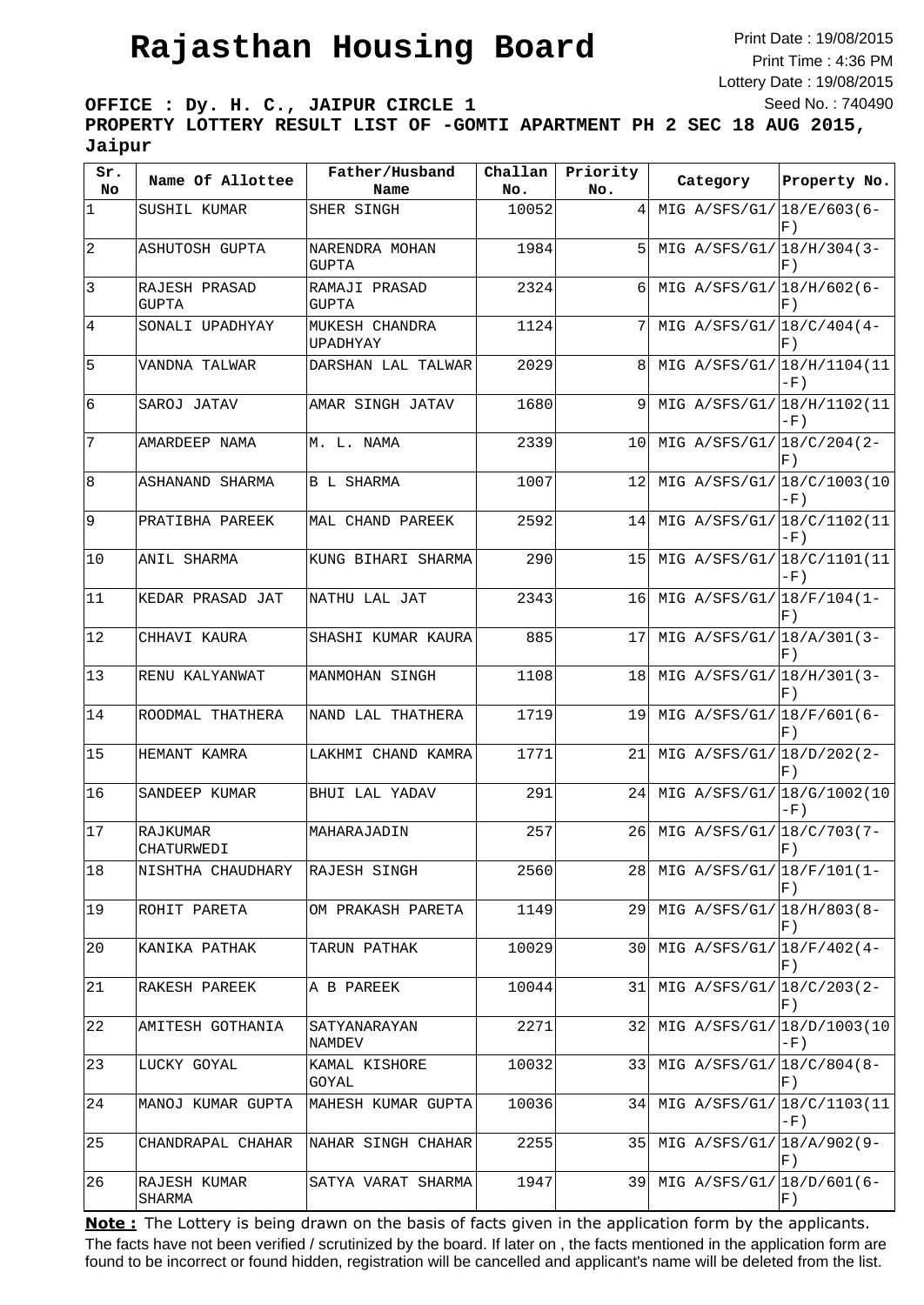Print Date : 19/08/2015 Print Time : 4:36 PM Lottery Date : 19/08/2015 Seed No. : 740490

**OFFICE : Dy. H. C., JAIPUR CIRCLE 1 PROPERTY LOTTERY RESULT LIST OF -GOMTI APARTMENT PH 2 SEC 18 AUG 2015, Jaipur**

| 27 | <b>SALENDRA</b><br>KULSARESTH   | RAMESH CHANDRA                        | 10060 | 40  |  | MIG A/SFS/G1/ 18/E/104(1-<br>F)                             |
|----|---------------------------------|---------------------------------------|-------|-----|--|-------------------------------------------------------------|
| 28 | RAHUL JAIN                      | PRADEEP KUMAR JAIN                    | 1520  | 42  |  | MIG A/SFS/G1/ 18/B/1004(10<br>$-F)$                         |
| 29 | PANKAJ PACHURI                  | DINDAYAL PACHURI                      | 2347  | 43  |  | MIG A/SFS/G1/ 18/C/104(1-<br>F)                             |
| 30 | AKASH GUPTA &<br>ANJANI MAHAWAR | RAMAVTAR GUPTA                        | 10013 | 44  |  | MIG A/SFS/G1/ 18/B/101 (1-<br>F)                            |
| 31 | MOHIT TAMBI                     | SATISH CHAND TAMBI                    | 10037 | 45  |  | MIG A/SFS/G1/ 18/G/103 (1-<br>F)                            |
| 32 | PAWAN KUMAR<br>AGARWAL          | KAILASH CHAND<br>AGARWAL              | 1647  | 46  |  | MIG A/SFS/G1/ 18/F/1004(10<br>$-F)$                         |
| 33 | KAVITA MITTAL                   | RANJAN KUMAR<br>MITTAL                | 392   | 47  |  | MIG A/SFS/G1/ 18/G/1101 (11<br>$-F)$                        |
| 34 | SUNIL PAREEK                    | BHANWAR LAL PAREEK                    | 5     | 49  |  | MIG A/SFS/G1/ 18/G/102(1-<br>F)                             |
| 35 | ANJU BHARGAVA                   | DEEPAK BHARGAVA                       | 1584  | 50  |  | MIG A/SFS/G1/ 18/A/403 (4-<br>F)                            |
| 36 | YOGESH KUMAR                    | SHIKHAR CHAND JAIN                    | 1667  | 51  |  | MIG A/SFS/G1/ 18/H/604 (6-<br>F)                            |
| 37 | AMIT KUMAR SHARMA               | SATYA NARAYAN<br>SHARMA               | 435   | 52  |  | MIG A/SFS/G1/ 18/B/803(8-<br>F)                             |
| 38 | SATYAVEER SINGH<br>YADAV        | PRABHU DAYAL<br>YADAV                 | 410   | 53  |  | MIG A/SFS/G1/ 18/B/804 (8-<br>F)                            |
| 39 |                                 | TIKAM CHAND JELIYA RAM CHANDRA JELIYA | 714   | 55  |  | MIG A/SFS/G1/ 18/B/1101 (11<br>$-F)$                        |
| 40 | RESHMA                          | IQBAL HUSAIN                          | 2590  | 57  |  | MIG A/SFS/G1/ 18/D/701 (7-<br>F)                            |
| 41 | YOGENDER KUMAR                  | HAZARI LAL                            | 2064  | 59  |  | MIG A/SFS/G1/ 18/H/103(1-<br>F)                             |
| 42 | HARI MOHAN JANGID               | <b>BABU LAL JANGID</b>                | 10025 | 60  |  | MIG A/SFS/G1/ 18/A/304 (3-<br>F)                            |
| 43 | VISHAL MENDIRATTA               | KRISHNA SWAROOP<br>MENDIRATTA         | 10067 | 63  |  | MIG A/SFS/G1/ 18/B/201 (2-<br>F)                            |
| 44 | MONA VYAS                       | NARESH THANVI                         | 10038 | 64  |  | MIG A/SFS/G1/ 18/A/504 (5-<br>$\vert \text{F}$ )            |
| 45 | ASVINI JAIN                     | GYAN CHAND JAIN                       | 629   | 65  |  | MIG A/SFS/G1/ $ 18/F/704(7-$<br>F)                          |
| 46 | SHAGUFTA KHAN                   | ABDUL QAYYUM KHAN                     | 2591  | 66  |  | MIG $A/SFS/G1/18/A/204(2-$<br>F)                            |
| 47 | PURAN KUMAR                     | BANSIDHAR                             | 1904  | 67  |  | MIG A/SFS/G1/ 18/E/504 (5-<br>$\left  \mathrm{F} \right.$ ) |
| 48 | ABHILASA JAIN                   | PRAMOD JAIN                           | 2171  | 71  |  | MIG A/SFS/G1/ 18/A/804 (8-<br>F)                            |
| 49 | SATISH CHAND<br>MITTAL          | HARISH CHAND<br>MITTAL                | 10058 | 721 |  | MIG A/SFS/G1/ 18/H/1002(10<br>-F)                           |
| 50 | SHRUTI CHAUDHARY                | OM PRAKASH                            | 1903  | 73  |  | MIG A/SFS/G1/ 18/D/1101 (11<br>-F)                          |
| 51 | VISHANU KUMAR<br>KHANDELWAL     | RAMESH CHAND<br>KHANDELWAL            | 1035  | 75  |  | MIG A/SFS/G1/ 18/B/301 (3-<br>F)                            |
| 52 | RAM SINGH DHANKA                | KAJOD RAM                             | 2584  | 791 |  | MIG A/SFS/G1/ 18/H/501 (5-<br>F)                            |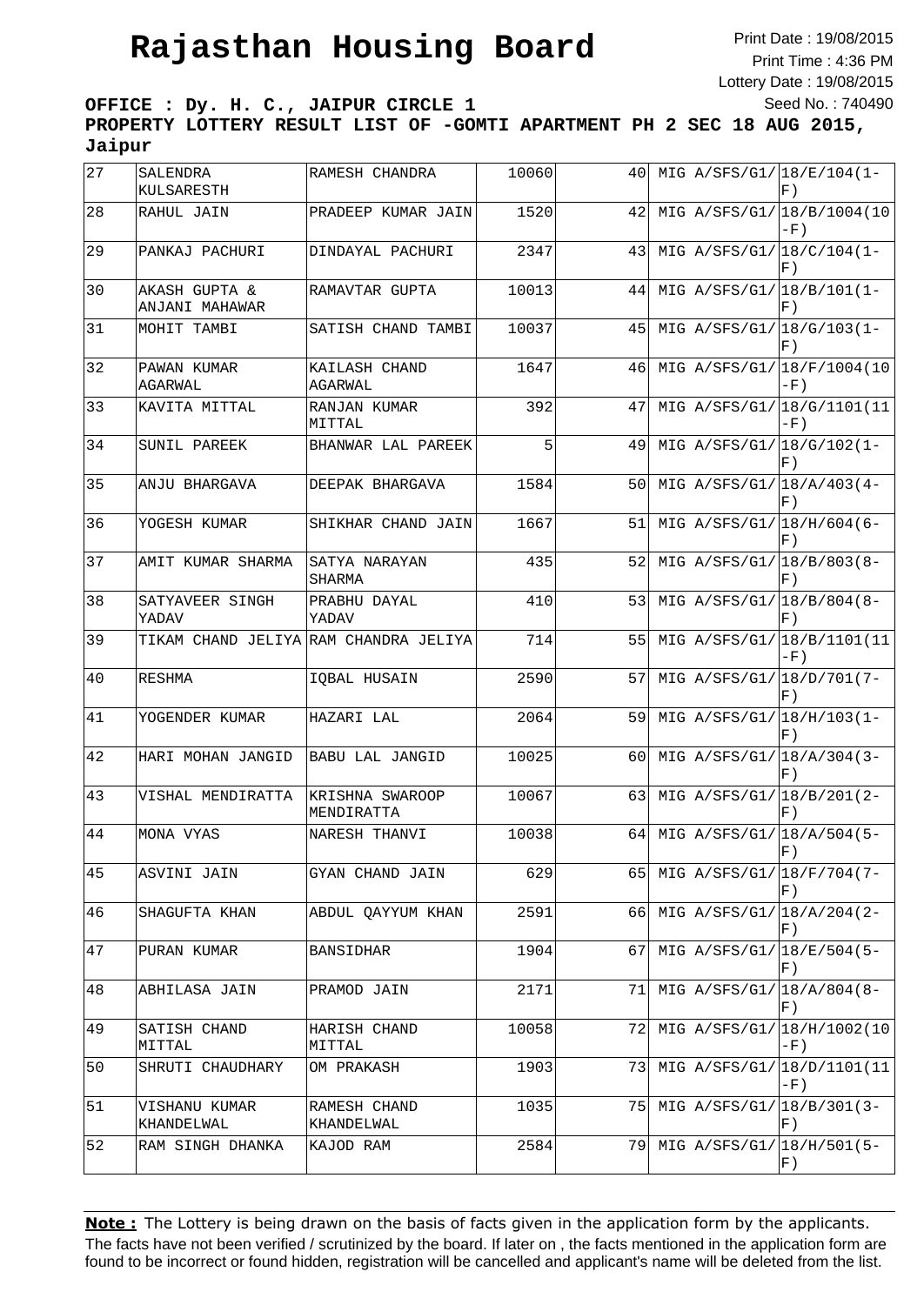Print Date : 19/08/2015 Print Time : 4:36 PM Lottery Date : 19/08/2015 Seed No. : 740490

**OFFICE : Dy. H. C., JAIPUR CIRCLE 1 PROPERTY LOTTERY RESULT LIST OF -GOMTI APARTMENT PH 2 SEC 18 AUG 2015, Jaipur**

| 53 | SUBHASH CHAND<br>MEENA              | BUDH RAM MEENA                  | 1511  | 80              |               | MIG A/SFS/G1/ $18/B/103(1-$<br>$F$ ) |
|----|-------------------------------------|---------------------------------|-------|-----------------|---------------|--------------------------------------|
| 54 | RAJESH KUMAR<br>SHARMA              | <b>JAGDISH PRASAD</b><br>SHARMA | 314   | $\mathbf{1}$    |               | MIG A/SFS/G1/ 18/G/1102(11<br>$-F)$  |
| 55 | VIMAL KUMAR JAIN                    | BABU LAL JAIN                   | 1536  | 2               |               | MIG A/SFS/G1/ 18/E/203(2-<br>F)      |
| 56 | SHAMEENA BANO                       | ABDUL MUJEEB KHAN               | 1958  | $\overline{3}$  |               | MIG A/SFS/G1/ 18/C/1004(10<br>$-F)$  |
| 57 | PREETI KHATRI                       | MURLIDHAR KHATRI                | 2131  | 4               |               | MIG A/SFS/G1/ 18/F/202(2-<br>F)      |
| 58 | SANGHYA SAXENA                      | ANIL BHATNAGAR                  | 1817  | 5 <sup>1</sup>  |               | MIG A/SFS/G1/ 18/A/401 (4-<br>F)     |
| 59 | ASHOK KUMAR GUPTA                   | BHARO LAL GUPTA                 | 10016 | 6               |               | MIG A/SFS/G1/ 18/C/103 (1-<br>$F$ )  |
| 60 | UMESH CHAND SHARMA VIPTI LAL SHARMA |                                 | 10064 | 7               |               | MIG A/SFS/G1/ 18/C/604 (6-<br>F)     |
| 61 | DINESH CHAND GUPTA RAMESH CHAND     |                                 | 1238  | 8 <sup>1</sup>  |               | MIG A/SFS/G1/ 18/A/602(6-<br>F)      |
| 62 | SUDHA VERMA                         | SURENDRA SINGH<br>VERMA         | 218   | 9               |               | MIG A/SFS/G1/ 18/D/104 (1-<br>F)     |
| 63 | NEETU SHARMA                        | JITENDRA SHARMA                 | 344   | 10 <sub>l</sub> |               | MIG A/SFS/G1/ 18/D/604 (6-<br>F)     |
| 64 | VIJAY KUMAR SINGH                   | MOHAN LAL TANWAR                | 1265  | 11              |               | MIG A/SFS/G1/ 18/E/1104(11<br>$-F)$  |
| 65 | NISHA JAYASWAL                      | NAND RAM MAHUR                  | 941   | 13              |               | MIG A/SFS/G1/ 18/C/504 (5-<br>F)     |
| 66 | PREMLATA SHARMA                     | OM PRAKASH SHARMA               | 650   | 14I             |               | MIG A/SFS/G1/ 18/F/503 (5-<br>F)     |
| 67 | ALKA GUPTA                          | MADAN MOHAN GUPTA               | 70    | 15              |               | MIG A/SFS/G1/ 18/G/704 (7-<br>F)     |
| 68 | ANITA AHUJA                         | CHANDRA PRAKASH<br>AHUJA        | 919   | 16              |               | MIG A/SFS/G1/ 18/C/102(1-<br>F)      |
| 69 | SOSAMMA C V                         | E C MATHU                       | 2275  | 17              |               | MIG A/SFS/G1/ 18/E/1103(11<br>$-F)$  |
| 70 | PRAKHAR SAXENA                      | RAMESH CHANDRA<br>SAXENA        | 1703  | 18              |               | MIG A/SFS/G1/ 18/A/1101 (11<br>$-F)$ |
| 71 | BINDU                               | MANOJ KUMAR                     | 1806  | 19              |               | MIG A/SFS/G1/ 18/C/202(2-<br>F)      |
| 72 | KAMLESH KUMAR<br>SHARMA             | MUKTI LAL SHARMA                | 42    | 20 <sub>l</sub> |               | MIG A/SFS/G1/ 18/F/502(5-<br>$F$ )   |
| 73 | MUKESH KUMAR<br>SHARMA              | MUKHTI LAL SHARMA               | 41    | 22              | MIG A/SFS/G1/ | $\sqrt{(18/B/403(4-$<br>F)           |
| 74 | MAHESH PALIWAL                      | SITA RAM PALIWAL                | 2168  | 23              |               | MIG A/SFS/G1/ 18/H/201 (2-<br>F)     |
| 75 | SATYA NARAYAN<br>SHARMA             | MATHURA LAL SHARMA              | 1496  | 24              | MIG A/SFS/G1/ | $18/E/802(8-$<br>$F$ )               |
| 76 | RAMJI SONKAR                        | CHUNNI LAL SONKAR               | 1522  | 261             |               | MIG A/SFS/G1/ 18/A/1001 (10<br>-F)   |
| 77 | SUNIL KUMAR SHARMA JAIDEV SHARMA    |                                 | 2114  | 27              |               | MIG A/SFS/G1/18/E/903(9-<br>F)       |
| 78 | POORNIMA SAXENA                     | RAKESH SAXENA                   | 2045  | 28              | MIG A/SFS/G1/ | $18/B/704(7-$<br>$F$ )               |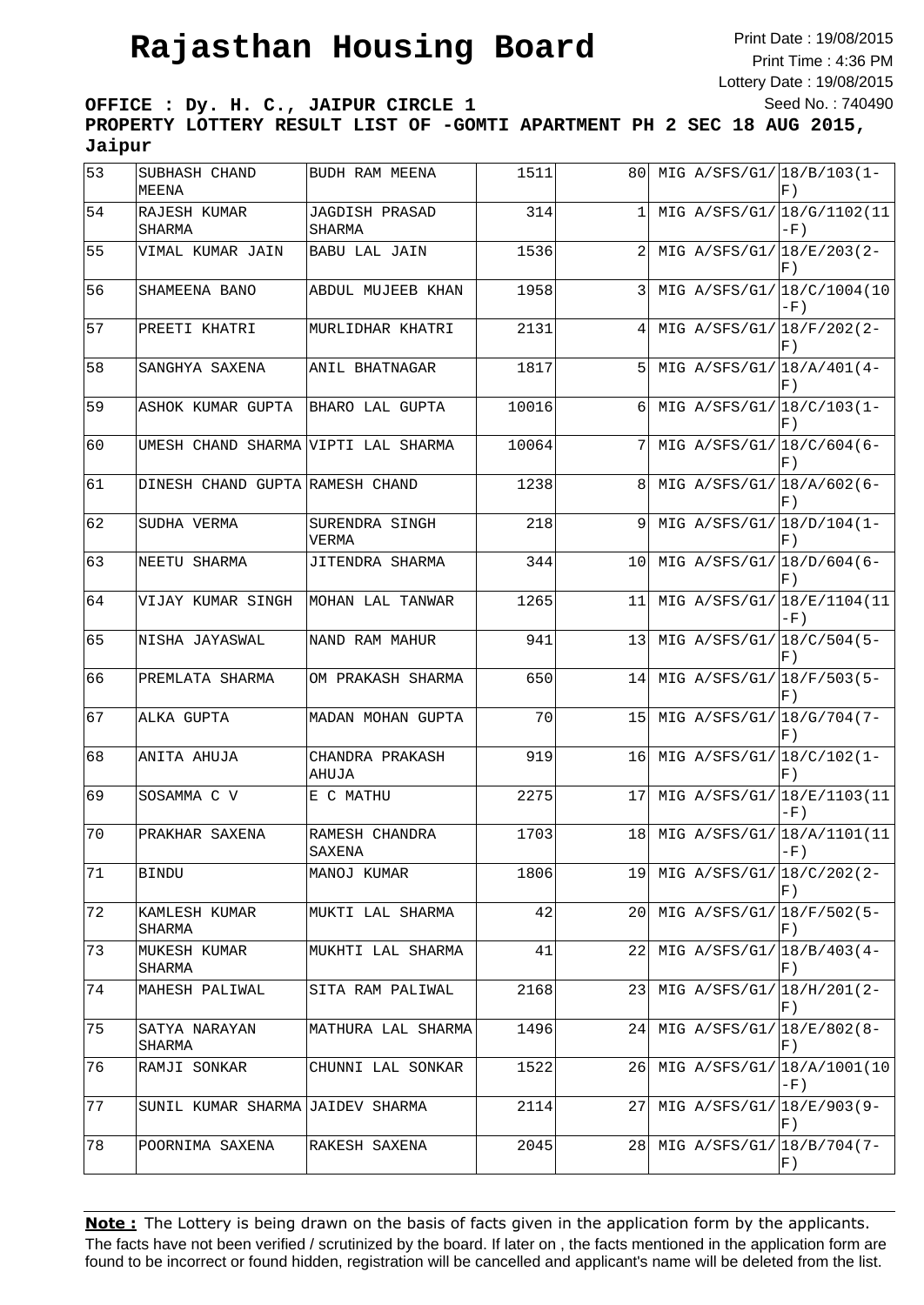Print Date : 19/08/2015 Print Time : 4:36 PM Lottery Date : 19/08/2015 Seed No. : 740490

**OFFICE : Dy. H. C., JAIPUR CIRCLE 1 PROPERTY LOTTERY RESULT LIST OF -GOMTI APARTMENT PH 2 SEC 18 AUG 2015, Jaipur**

| 79  | YAGYAPRIYA SHARMA                     | VIDHYA VRAT SHARMA       | 1291  | 30  |  | MIG A/SFS/G1/ 18/C/801 (8-<br>F)                            |
|-----|---------------------------------------|--------------------------|-------|-----|--|-------------------------------------------------------------|
| 80  | POONAM MATHUR                         | SANDEEP MATHUR           | 1859  | 31  |  | MIG A/SFS/G1/ 18/B/1002(10<br>$-F)$                         |
| 81  | ANURADHA MITTAL                       | PRADEEP KUMAR<br>MITTAL  | 10006 | 32  |  | MIG A/SFS/G1/ 18/E/204 (2-<br>F)                            |
| 82  | KHALID KHAN                           | ABDUL KAYUM KHAN         | 2555  | 2   |  | MIG A/SFS/G2/ 18/A/903 (9-<br>F)                            |
| 83  | DHEERAJ PUROHIT                       | BRIJ GOPAL PUROHIT       | 590   | 3   |  | MIG A/SFS/G2/ 18/D/402(4-<br>F)                             |
| 84  | KRISHNA GARG                          | MURARI LAL GUPTA         | 869   | 4   |  | MIG A/SFS/G2/ 18/C/101 (1-<br>$\left  \mathrm{F} \right.$ ) |
| 85  | RAVINDRA KUMAR<br>JANGID              | MOHAN LAL JANGID         | 1418  | 5   |  | MIG A/SFS/G2/ 18/E/302(3-<br>F)                             |
| 86  | RAJA RAM JANGID                       | NARAYAN LAL              | 2296  | 8   |  | MIG A/SFS/G2/ 18/F/703(7-<br>F)                             |
| 87  | <b>JAGDISH PRASAD</b><br><b>GUPTA</b> | MOTI LAL                 | 498   | 9   |  | MIG A/SFS/G2/ 18/B/902(9-<br>F)                             |
| 88  | DHARMENDRA KUMAR<br>GARG              | DEVKINANDAN SARAF        | 2286  | 11  |  | MIG A/SFS/G2/ 18/D/702(7-<br>$F$ )                          |
| 89  | ANIL KUMAR AGARWAL                    | DEEPCHAND AGARWAL        | 10009 | 12  |  | MIG A/SFS/G2/ 18/D/703(7-<br>F)                             |
| 90  | VINAY MATHUR                          | GOVIND PRASAD<br>MATHUR  | 838   | 15  |  | MIG A/SFS/G2/ 18/E/702(7-<br>F)                             |
| 91  | ANITA SHARMA                          | SHREEKANT SHARMA         | 320   | 17  |  | MIG A/SFS/G2/ 18/F/702(7-<br>F)                             |
| 92  | ASHA CHOUDHARY                        | MUKESH KUMAR<br>KHINCHI  | 10011 | 18  |  | MIG A/SFS/G2/ 18/G/202(2-<br>F)                             |
| 93  | PRASHANT KUMAR<br>MAHUR               | NAND RAM MAHUR           | 942   | 20  |  | MIG A/SFS/G2/ 18/B/504 (5-<br>F)                            |
| 94  | KRISHAN KANT<br><b>BANSAL</b>         | RADHEY SHYAM<br>BANSAL   | 1498  | 22  |  | MIG A/SFS/G2/18/D/301(3-<br>F)                              |
| 95  | REETU PAREEK                          | JUGAL KISHOR<br>PAREEK   | 1999  | 24  |  | MIG A/SFS/G2/18/C/702(7-<br>F)                              |
| 96  | RASHMI SURI                           | A K KAPOOR               | 1873  | 25  |  | MIG A/SFS/G2/ 18/B/304 (3-<br>$F$ )                         |
| 97  | ANIL KOTHARI                          | TARA KOTHARI             | 709   | 281 |  | MIG A/SFS/G2/18/G/304(3-<br>F)                              |
| 98  | ABHISEKH RUHELLA                      | ARJUN SINGH<br>RUHELLA   | 10010 |     |  | 30 MIG A/SFS/G2/ 18/D/602(6-<br>F)                          |
| 99  | KALPNA                                | MUKESH CHAND GOYAL       | 1489  | 321 |  | MIG A/SFS/G2/18/C/803(8-<br>F)                              |
| 100 | KAMLESH KANWAR                        | RAM SINGH                | 2568  | 351 |  | MIG A/SFS/G2/ 18/B/501 (5-<br>F)                            |
| 101 | SAGAR SHARMA                          | JAGDISH PRASAD<br>SHARMA | 1405  | 40  |  | MIG A/SFS/G2/ 18/F/602(6-<br>F)                             |
| 102 | REKHA SHARMA                          | LOKESH SHARMA            | 737   | 411 |  | MIG A/SFS/G2/ 18/C/502 (5-<br>F)                            |
| 103 | DEVKI NANDAN<br>SHARMA                | SATYA NARAYAN<br>SHARMA  | 735   |     |  | 44 MIG A/SFS/G2/ 18/F/1104 (11<br>$-F)$                     |
| 104 | NARENDRA GUPTA                        | CHOKHRAJ GUPTA           | 1776  |     |  | 46 MIG A/SFS/G2/ 18/B/404 (4-<br>F)                         |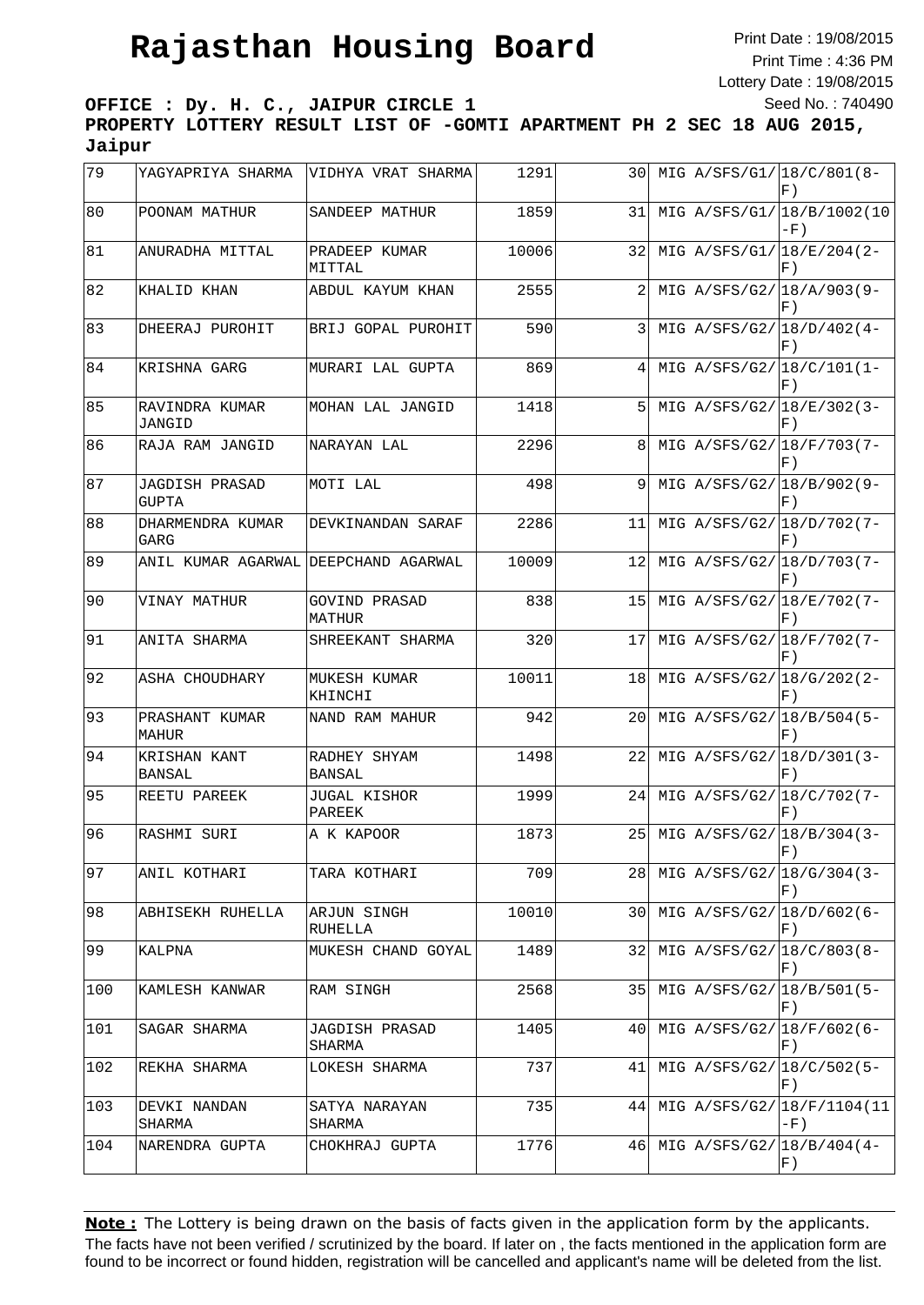Print Date : 19/08/2015 Print Time : 4:36 PM Lottery Date : 19/08/2015 Seed No. : 740490

**OFFICE : Dy. H. C., JAIPUR CIRCLE 1 PROPERTY LOTTERY RESULT LIST OF -GOMTI APARTMENT PH 2 SEC 18 AUG 2015, Jaipur**

| 105 | VIPIN KUMAR JAIN                              | SURESH CHANDRA<br>JAIN              | 722   | 50  |  | MIG A/SFS/G2/ 18/F/1103(11)<br>$-F)$                        |
|-----|-----------------------------------------------|-------------------------------------|-------|-----|--|-------------------------------------------------------------|
| 106 | DINESH CHAND<br>SHARMA & DR.<br>MONIKA SHARMA | D. P. SHARMA & DR.<br>DINESH SHARMA | 2577  | 51  |  | MIG A/SFS/G2/ 18/B/104 (1-<br>F)                            |
| 107 | MANISH GARG                                   | MURARI LAL GUPTA                    | 862   | 54  |  | MIG A/SFS/G2/18/F/404(4-<br>F)                              |
| 108 | SUNIL KUMAR                                   | BADRI PRASAD GUPTA                  | 2357  | 56  |  | MIG A/SFS/G2/ 18/F/1102(11<br>$-F)$                         |
| 109 | AMIT GUPTA                                    | S. K. GUPTA                         | 10014 | 59  |  | MIG A/SFS/G2/ $18/F/302(3-$<br>F)                           |
| 110 | DEEPA SHARMA                                  | SACHIN SHARMA                       | 2534  | 60  |  | MIG A/SFS/G2/ 18/B/904 (9-<br>F)                            |
| 111 | SARITA CHAUDHARY                              | ANIL CHAUDHARY                      | 1870  | 61  |  | MIG A/SFS/G2/ 18/B/1003(10<br>$-F)$                         |
| 112 | ASHOK KUMAR<br>CHOUDHARY                      | MAKHAN LAL<br>CHOUDHARY             | 10008 | 62  |  | MIG A/SFS/G2/ 18/F/904 (9-<br>F)                            |
| 113 | MANJU DEVI                                    | MANOHAR LAL SONI                    | 1340  | 67  |  | MIG A/SFS/G2/ 18/E/904 (9-<br>F)                            |
| 114 | RUCHI VARSHNAV                                | MADAN LAL                           | 2583  | 69  |  | MIG A/SFS/G2/ 18/G/603 (6-<br>F)                            |
| 115 | GAURAV AGARWAL                                | MADHAV PRASAD<br>AGARWAL            | 10024 | 71  |  | MIG A/SFS/G2/ 18/A/704 (7-<br>F)                            |
| 116 | HUKAM CHAND SHARMA                            | CHIRANJI LAL<br>SHARMA              | 2350  | 75  |  | MIG A/SFS/G2/ 18/D/404 (4-<br>F)                            |
| 117 | NITIN KHANDELWAL                              | PRAMOD KUMAR GUPTA                  | 2483  | 79  |  | MIG A/SFS/G2/ 18/D/1002(10<br>-F)                           |
| 118 | NEETA JAIN                                    | SHASHI KUMAR JAIN                   | 1521  | 80  |  | MIG A/SFS/G2/ 18/C/302(3-<br>F)                             |
| 119 | KAMLESH AGARWAL                               | GANGA RAM GUPTA                     | 253   | 82  |  | MIG A/SFS/G2/ 18/B/901 (9-<br>F)                            |
| 120 | RASHMI PATHAK                                 | SURESH CHAND<br>PATHAK              | 243   | 83  |  | MIG A/SFS/G2/ 18/D/501 (5-<br>F)                            |
| 121 | GOVIND GOYAL                                  | OM PRAKASH GOYAL                    | 2181  | 89  |  | MIG A/SFS/G2/ 18/B/303(3-<br>$\left  \mathrm{F} \right.$ )  |
| 122 | PAWAN KUMAR                                   | MALI RAM SHARMA<br>NANGALKA JOSHI   | 10041 | 911 |  | MIG A/SFS/G2/ 18/G/401 (4-<br> F)                           |
| 123 | ASHWINI KUMAR<br>KAPOOR                       | P L KAPOOR                          | 1872  | 95  |  | MIG A/SFS/G2/ $18/E/701(7-$<br>F)                           |
| 124 | KAUSHAL KUMAR<br>SHARMA                       | SATYA NARAYAN<br>SHARMA             | 736   | 98  |  | MIG A/SFS/G2/ 18/E/801 (8-<br>F)                            |
| 125 | SUSMITTA GOYAL                                | M. M. GOYAL                         | 10059 | 99  |  | MIG A/SFS/G2/ 18/D/401 (4-<br>$\left  \mathrm{F} \right.$ ) |
| 126 | HEMANTH KUMAR<br>SHARMA                       | RAMSWAROOP SHARMA                   | 1945  | 101 |  | MIG A/SFS/G2/ 18/D/1103(11<br>$-F)$                         |
| 127 | BHUPENDER SINGH<br>CHHABRA                    | HARBANS SINGH                       | 1882  | 104 |  | MIG A/SFS/G2/ 18/A/1104 (11<br>$-F)$                        |
| 128 | BHAVESH BANDIYA                               | SUBASH CHAND<br>BANDIYA             | 10019 | 106 |  | MIG A/SFS/G2/ 18/C/704 (7-<br>F)                            |
| 129 | MAHESH KUMAR GUPTA                            | DEVKINANDAN SARAF                   | 2285  | 107 |  | MIG A/SFS/G2/18/E/402(4-<br>$\vert$ F)                      |
| 130 | MADAN MOHAN<br>JHALANI                        | RAM DAYAL JHALANI                   | 36    | 108 |  | MIG A/SFS/G2/ 18/A/303 (3-<br>$\vert$ F)                    |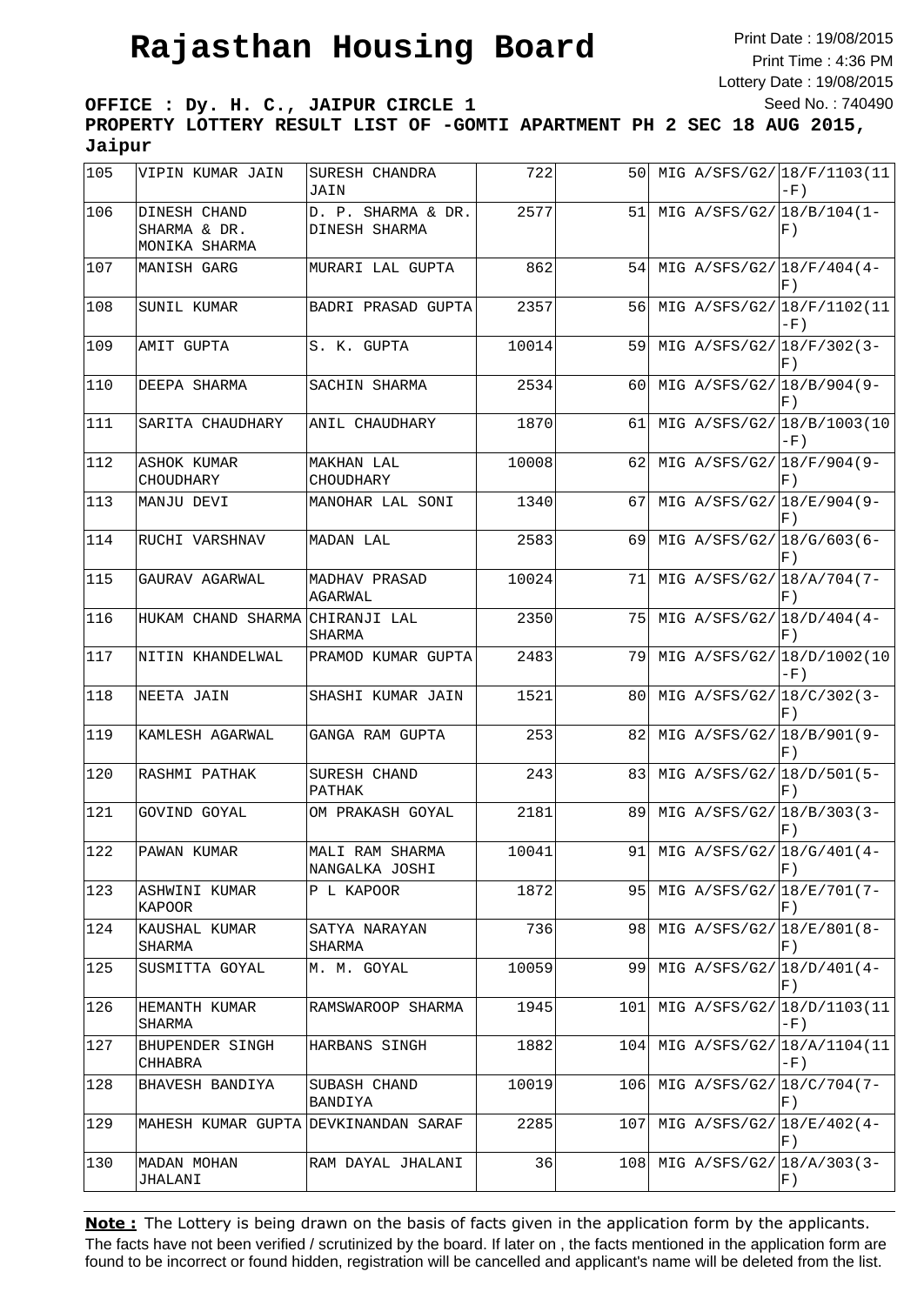Print Date : 19/08/2015 Print Time : 4:36 PM Lottery Date : 19/08/2015 Seed No. : 740490

**OFFICE : Dy. H. C., JAIPUR CIRCLE 1 PROPERTY LOTTERY RESULT LIST OF -GOMTI APARTMENT PH 2 SEC 18 AUG 2015, Jaipur**

| 131           | JAMBU KUMAR JAIN                | MAHAVIR PRASAD<br>JAIN      | 1389  | 111 |  | MIG A/SFS/G2/ 18/E/901 (9-<br>F)               |
|---------------|---------------------------------|-----------------------------|-------|-----|--|------------------------------------------------|
| 132           | SHYAM LAL TIRTHANI KHEM CHAND   | TIRTHANI                    | 183   | 114 |  | MIG A/SFS/G2/ 18/F/603(6-<br>F)                |
| 133           | <b>BARJESH KUMAR</b><br>SARAF   | DEVKINANDAN SARAF           | 2287  | 115 |  | MIG A/SFS/G2/ 18/F/804(8-<br>F)                |
| 134           | ASHUTOSH<br>KHANDELWAL          | GIRRAJ PRASAD<br>KHANDELWAL | 10007 | 117 |  | MIG A/SFS/G2/18/D/901(9-<br>F)                 |
| 135           | NEELAM PARETA                   | JITENDRA PARETA             | 1909  | 119 |  | MIG A/SFS/G2/ 18/C/902(9-<br>F)                |
| 136           | MAHENDRA SINGH<br>SHEKHSARIYAS  | RAGHUVEER SINGH             | 10034 | 124 |  | MIG A/SFS/G2/ 18/D/201(2-<br>F)                |
| 137           | VIJENDRA KUMAR<br><b>BANSAL</b> | JAI PRASAD BANSAL           | 2315  | 2   |  | MIG A/SFS/G2/ 18/A/803 (8-<br>F)               |
| 138           | GOVIND                          | SULTAN SINGH                | 10023 | 3   |  | MIG A/SFS/G2/ 18/E/301 (3-<br>F)               |
| 139           | SANJAY DHANKAR                  | N. S. DHANKAR               | 10047 | 5   |  | MIG A/SFS/G2/ 18/A/603(6-<br>F)                |
| 140           | PINKI SAGAR                     | MAHESH SAGAR                | 549   | 1   |  | MIG A/SFS/G4/ 18/D/1001 (10<br>-F)             |
| 141           | BHANWAR LAL                     | KISHAN                      | 1829  | 3   |  | MIG A/SFS/G4/ 18/E/1003(10<br>$-F)$            |
| 142           | SANJU KUMAR                     | HAJARI LAL                  | 1702  | 7   |  | MIG A/SFS/G4/ 18/E/1002(10<br>$-F)$            |
| 143           | RAKESH KUMAR VERMA              | SEDU RAM VERMA              | 2330  | 16  |  | MIG A/SFS/G4/ 18/D/203 (2-<br>F)               |
| 144           | VISHAVANATH<br>DESHRAJ          | MANGI LAL                   | 189   | 18  |  | MIG A/SFS/G4/ 18/B/801 (8-<br>F)               |
| 145           | BEENA                           | SURESH KUMAR                | 10017 | 20  |  | MIG A/SFS/G4/ 18/D/803 (8-<br>F)               |
| 146           | SUNIL KUMAR<br>TANANIA          | SYO NARAIN                  | 2532  | 21  |  | MIG A/SFS/G4/ 18/B/204(2-<br>F)                |
| 147           | <b>ASHA VERMA</b>               | OM PRAKASH VERMA            | 2331  | 22  |  | MIG A/SFS/G4/ 18/A/202(2-<br>F)                |
| 148           | LEENA YADAV                     | MOHAN LAL YADAV             | 1113  | 23  |  | MIG A/SFS/G4/ 18/D/204(2-<br>$\vert F \rangle$ |
| 149           | REKHA MAHAWAR                   | MUKESH CHAND<br>MAHAWAR     | 237   | 241 |  | MIG A/SFS/G4/ 18/C/904 (9-<br>F)               |
| 150           | SHISHIR KAYATA                  | HARI SINGH                  | 1642  | 1   |  | MIG A/SFS/G5/ 18/C/401 (4-<br>F)               |
| 151           | ASHOK KUMAR                     | KANWAR SINGH MEENA          | 2070  |     |  | MIG A/SFS/G5/18/B/802(8-<br>$F$ )              |
| 152           | SATYENDRA MEENA                 | B. P. MEENA                 | 10051 | 4   |  | MIG A/SFS/G5/ 18/C/1104 (11<br>$-F)$           |
| $ 153\rangle$ | RAVI KUMAR MEENA                | SAYAR MAL MEENA             | 1971  | 5   |  | MIG A/SFS/G5/ $18/A/404(4-$<br>F)              |
| 154           | MOTI LAL MEENA                  | RAM KALYAN MEENA            | 471   | 6   |  | MIG A/SFS/G5/ 18/A/702(7-<br>F)                |
| 155           | SANTOSH MEENA                   | HARI RAM MEENA              | 10048 | 81  |  | MIG A/SFS/G5/ 18/A/103(1-<br>F)                |
| 156           | ROHIT SINGWAL                   | HARI RAM MEENA              | 10045 | 10  |  | MIG A/SFS/G5/ 18/B/604 (6-<br>F)               |
|               |                                 |                             |       |     |  |                                                |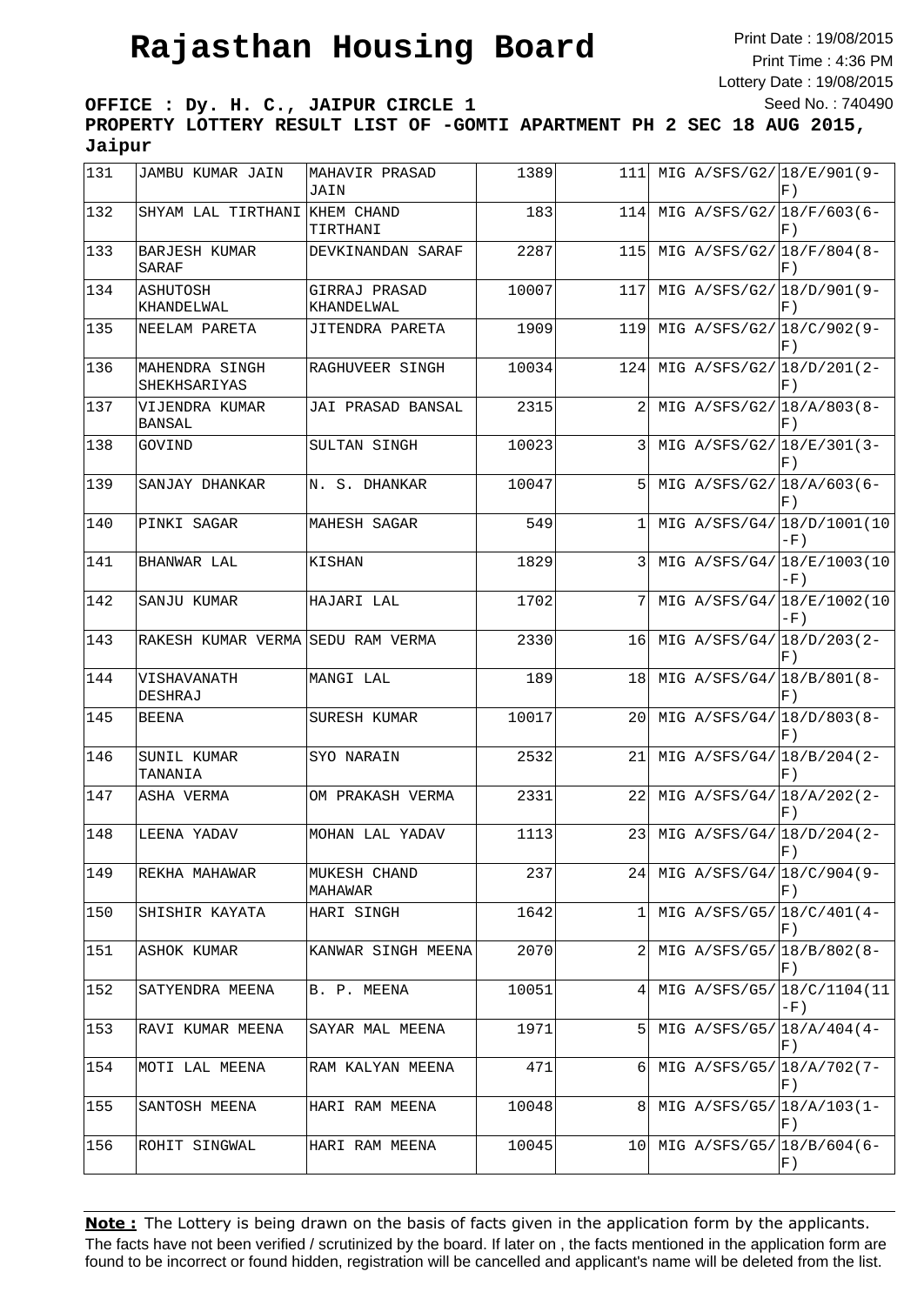Print Date : 19/08/2015 Print Time : 4:36 PM Lottery Date : 19/08/2015 Seed No. : 740490

**OFFICE : Dy. H. C., JAIPUR CIRCLE 1 PROPERTY LOTTERY RESULT LIST OF -GOMTI APARTMENT PH 2 SEC 18 AUG 2015, Jaipur**

| 157 | LALA RAM MEENA                       | RAM NARAYAN MEENA                              | 2337  | 15           |  | MIG A/SFS/G5/18/B/602(6-<br>$F$ )                         |
|-----|--------------------------------------|------------------------------------------------|-------|--------------|--|-----------------------------------------------------------|
| 158 | FOOL CHAND MEENA                     | PURAN MAL MEENA                                | 10022 | 17           |  | MIG A/SFS/G5/118/A/604(6-<br>$F$ )                        |
| 159 | BHANWAR LAL MEENA                    | BARDHA LAL MEENA                               | 460   | 19           |  | MIG A/SFS/G5/118/B/703(7-<br>$\vert F \rangle$            |
| 160 | PRAKASH CHAND<br>MEENA               | KAJOD MAL MEENA                                | 1346  | 20           |  | MIG A/SFS/G5/118/C/901(9-<br>$F$ )                        |
| 161 | RAJESH MEENA                         | SHIV CHARN MEENA                               | 10043 | 22           |  | MIG A/SFS/G5/18/A/101(1-<br>F)                            |
| 162 | JAGDISH AGARWAL                      | KUNDAN LAL                                     | 1976  | $\mathbf{1}$ |  | MIG A/SFS/G6/18/B/102(1-<br>F)                            |
| 163 | REWTA RAM                            | <b>RAMREKH</b>                                 | 972   | ς            |  | MIG A/SFS/G8/18/A/502(5-<br>$\vert F \rangle$             |
| 164 | KARTAR SINGH JAT                     | PYARE LAL                                      | 2059  | 26           |  | MIG A/SFS/G8/18/B/402(4-<br>$F$ )                         |
| 165 | LOONA RAM JAT                        | KUNA RAM                                       | 964   | 2.9          |  | MIG $A/SFS/G8/18/A/402(4-$<br>$\vert F \vert$             |
| 166 | RAJ KANWAR                           | <b>RAM SINGH</b>                               | 2567  | 34           |  | MIG A/SFS/G8/18/B/503(5-<br>F)                            |
| 167 | UGMA RAM CHOUDHARY<br>& MUKESH KUMAR | KUNNA RAM<br>CHOUDHARY & UGMA<br>RAM CHOUDHARY | 971   | 36           |  | MIG A/SFS/G8/18/A/802(8-<br>F)                            |
| 168 | ATMA RAM JAT                         | SHREE NARAYAN JAT                              | 2582  | 43           |  | MIG A/SFS/G8/18/A/701(7-<br>$\left  \mathrm{F} \right.$ ) |

#### **List of remaining Property (183) :**

18/A/102, 18/A/104, 18/A/201, 18/A/203, 18/A/302, 18/A/501, 18/A/503, 18/A/601, 18/A/703, 18/A/801, 18/A/901, 18/A/904, 18/A/1002, 18/A/1003, 18/A/1004, 18/A/1102, 18/A/1103, 18/B/202, 18/B/203, 18/B/302, 18/B/401, 18/B/502, 18/B/601, 18/B/603, 18/B/701, 18/B/702, 18/B/903, 18/B/1001, 18/B/1102, 18/B/1103, 18/B/1104, 18/C/201, 18/C/301, 18/C/303, 18/C/304, 18/C/402, 18/C/403, 18/C/501, 18/C/503, 18/C/601, 18/C/602, 18/C/603, 18/C/701, 18/C/802, 18/C/903, 18/C/1001, 18/C/1002, 18/D/101, 18/D/102, 18/D/103, 18/D/302, 18/D/303, 18/D/304, 18/D/403, 18/D/502, 18/D/503, 18/D/504, 18/D/603, 18/D/704, 18/D/801, 18/D/802, 18/D/804, 18/D/902, 18/D/903, 18/D/904, 18/D/1004, 18/D/1102, 18/D/1104, 18/E/102, 18/E/103, 18/E/201, 18/E/202, 18/E/303, 18/E/304, 18/E/401, 18/E/403, 18/E/404, 18/E/501, 18/E/502, 18/E/503, 18/E/601, 18/E/602, 18/E/604, 18/E/703, 18/E/704, 18/E/803, 18/E/804, 18/E/902, 18/E/1001, 18/E/1004, 18/E/1101, 18/E/1102, 18/F/102, 18/F/103, 18/F/201, 18/F/203, 18/F/204, 18/F/301, 18/F/303, 18/F/304, 18/F/401, 18/F/403, 18/F/501, 18/F/504, 18/F/604, 18/F/701, 18/F/801, 18/F/802, 18/F/803, 18/F/901, 18/F/902, 18/F/903, 18/F/1001, 18/F/1002, 18/F/1003, 18/F/1101, 18/G/101, 18/G/104, 18/G/201, 18/G/203, 18/G/204, 18/G/301, 18/G/302, 18/G/303, 18/G/402, 18/G/403, 18/G/404, 18/G/501, 18/G/502, 18/G/503, 18/G/504, 18/G/601, 18/G/602, 18/G/604, 18/G/701, 18/G/702, 18/G/703, 18/G/801, 18/G/802, 18/G/803, 18/G/804, 18/G/901, 18/G/902, 18/G/903, 18/G/904, 18/G/1001, 18/G/1003, 18/G/1004, 18/G/1103, 18/G/1104, 18/H/101, 18/H/102, 18/H/104, 18/H/202, 18/H/203, 18/H/204, 18/H/302, 18/H/303, 18/H/401, 18/H/402, 18/H/403, 18/H/404, 18/H/502, 18/H/503, 18/H/504, 18/H/601, 18/H/603, 18/H/701, 18/H/702, 18/H/703, 18/H/704, 18/H/801, 18/H/802, 18/H/804, 18/H/901, 18/H/902, 18/H/903, 18/H/904, 18/H/1001, 18/H/1003, 18/H/1004, 18/H/1101, 18/H/1103, \*\* END \*\*

**ACE I RHB JAIPUR CEM RHB JAIPUR DY. HC JAIPUR CIRCLE 1**

**Note:** The Lottery is being drawn on the basis of facts given in the application form by the applicants. The facts have not been verified / scrutinized by the board. If later on , the facts mentioned in the application form are found to be incorrect or found hidden, registration will be cancelled and applicant's name will be deleted from the list.